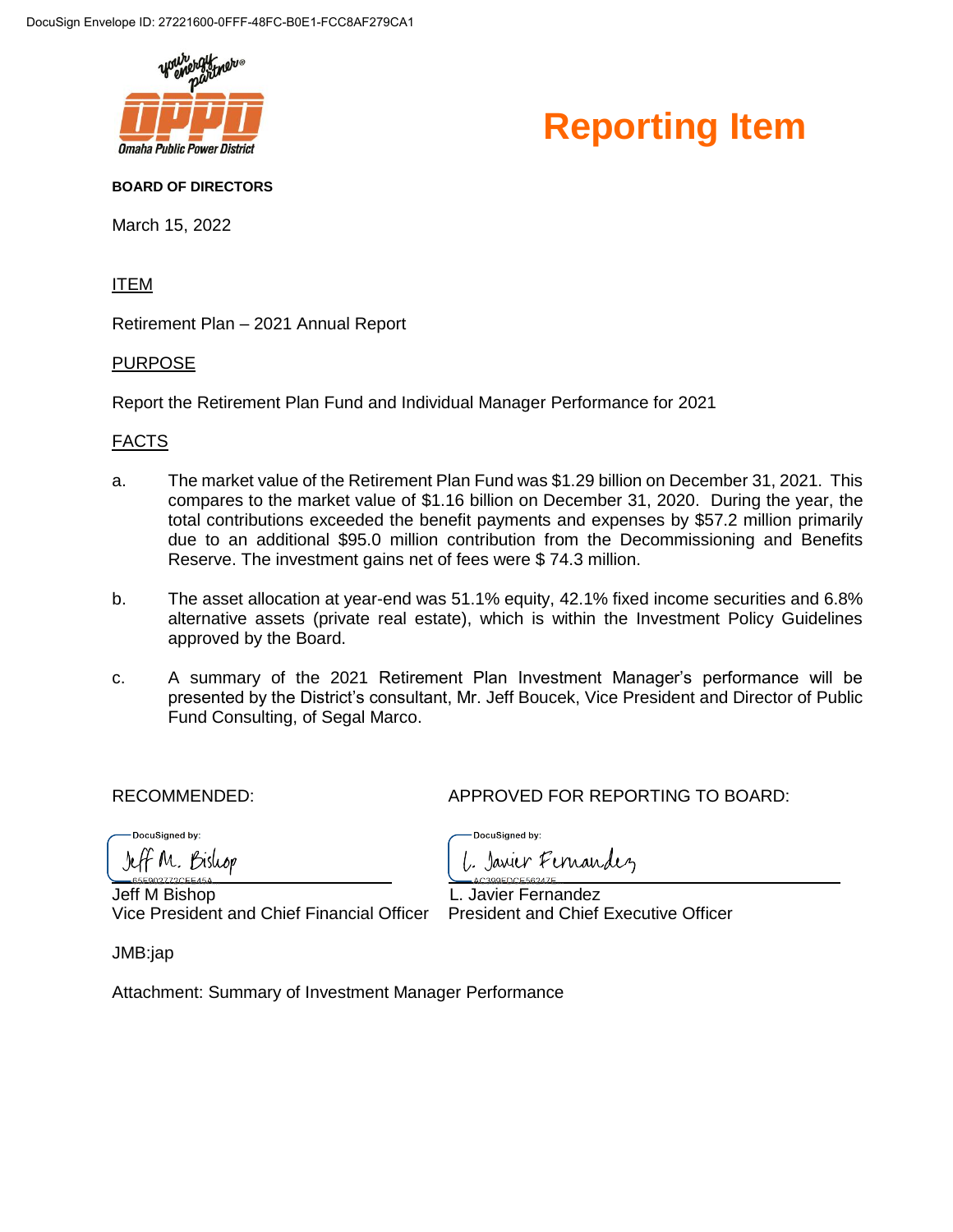#### **OPPD Pension Fund Assets Fund Options and Performance Period Ending December 31, 2021**

|                                                   |                                      |                |         |                 | Performance       |                   |                  |  |
|---------------------------------------------------|--------------------------------------|----------------|---------|-----------------|-------------------|-------------------|------------------|--|
|                                                   |                                      |                |         | <b>One Year</b> |                   | <b>Three Year</b> | <b>Five Year</b> |  |
| <b>Domestic Equity Funds</b>                      | <b>Fund Type</b>                     | <b>Balance</b> | Return  | Index           | <b>Difference</b> | Return            | <b>Return</b>    |  |
| <b>LSV Asset Management</b>                       | <b>Small Capitalization Value</b>    | 34.427.316.27  | 34.5%   | 28.3%           | 6.2%              | 15.1%             | N/A              |  |
| State Street Global Advisors - Russell 1000 Index | Large Capitalization Core            | 208.188.362.42 | 26.5%   | 26.5%           | 0.0%              | 26.2%             | 18.4%            |  |
| Voya Investment Management                        | SmallCapitalization Growth           | 39.022.968.12  | 5.4%    | 2.8%            | 2.6%              | 19.6%             | N/A              |  |
| Wellington Management Company LLP                 | Mid. Capitalization Core/Growth   \$ | 87.322.840.08  | $9.9\%$ | 24.8%           | $-14.9%$          | 22.7%             | 16.7%            |  |

|                                                        |                           |                |               |              | Performance       |                   |                  |  |
|--------------------------------------------------------|---------------------------|----------------|---------------|--------------|-------------------|-------------------|------------------|--|
|                                                        |                           |                |               | One Year     |                   | <b>Three Year</b> | <b>Five Year</b> |  |
| <b>International/Global Equity Funds</b>               | <b>Fund Type</b>          | <b>Balance</b> | <b>Return</b> | <b>Index</b> | <b>Difference</b> | Return            | <b>Return</b>    |  |
| Global Alpha Small Cap                                 | Small Capilization        | 50,222,550.00  | 13.5%         | 10.1%        | 3.4%              | N/A               | N/A              |  |
| MFS International Equity*                              | <b>International Core</b> | 103,033,908.38 | N/A           | N/A          | N/A               | N/A               | N/A              |  |
| Oppenheimer Funds Inc.                                 | <b>Emerging Markets</b>   | 65.635.731.67  | $-6.7%$       | $-2.5%$      | $-4.2%$           | 11.6%             | 11.1%            |  |
| Wells Capital Management/All Spring Global Investments | <b>Emerging Markets</b>   | 71.835.540.44  | $-11.8%$      | $-2.5%$      | $-9.3%$           | 12.9%             | 11.0%            |  |

|                                           |                               |   |                |               |                 | Performance       |                   |                  |
|-------------------------------------------|-------------------------------|---|----------------|---------------|-----------------|-------------------|-------------------|------------------|
|                                           |                               |   |                |               | <b>One Year</b> |                   | <b>Three Year</b> | <b>Five Year</b> |
| <b>Domestic Fixed Income Funds</b>        | <b>Fund Type</b>              |   | <b>Balance</b> | <b>Return</b> | Index           | <b>Difference</b> | <b>Return</b>     | Return           |
| JP Morgan Investment Management           | Intermediate Investment-Grade |   | 80,084,388.12  | $-1.0%$       | $-1.6%$         | 0.6%              | 5.0%              | 3.9%             |
| Neuberger Berman Fixed Income LLC         | High Yield                    | Œ | 39,511,408.46  | 4.8%          | 5.4%            | $-0.6%$           | 8.4%              | 5.9%             |
| Reams Asset Management Company            | Intermediate Investment-Grade |   | 84,595,181.45  | $-1.7%$       | $-1.6%$         | $-0.1%$           | 7.8%              | 5.7%             |
| State Street Global Advisors - Bond Index | Bond Index                    |   | 94,058,995.64  | $-1.5%$       | $-1.5%$         | 0.0%              | 4.8%              | 3.6%             |
| State Street Global Advisors - TIPS Index | TIPS Index                    |   | 30,345,582.43  | 5.9%          | 6.0%            | $-0.1%$           | 8.4%              | 5.3%             |
| US Bank Cash Management Account           | Cash                          |   | 78,304,066.13  | 1.1%          | 0.0%            | 1.1%              | 1.9%              | 2.5%             |

|                                         |                        |                |         |                 | Performance       |                   |                  |
|-----------------------------------------|------------------------|----------------|---------|-----------------|-------------------|-------------------|------------------|
|                                         |                        |                |         | <b>One Year</b> |                   | <b>Three Year</b> | <b>Five Year</b> |
| International/Global Fixed Income Funds | <b>Fund Type</b>       | <b>Balance</b> | Return  | Index           | <b>Difference</b> | Return            | Return           |
| Colchester Global Investors Limited     | Global                 | 80.930.656.62  | $-7.6%$ | -4.7%           | $-2.9%$           | 3.6%              | 3.8%             |
| Stone Harbor Investment Partners L.P.   | <b>Emerging Market</b> | 54,766,032.65  | $-2.5%$ | $-1.5%$         | $-1.0%$           | 6.3%              | 4.2%             |

|                              |                            |                |        |                 | Performance       |                   |                  |  |
|------------------------------|----------------------------|----------------|--------|-----------------|-------------------|-------------------|------------------|--|
|                              |                            |                |        | <b>One Year</b> |                   | <b>Three Year</b> | <b>Five Year</b> |  |
| <b>Alternative Assets</b>    | <b>Fund Type</b>           | <b>Balance</b> | Return | <b>Index</b>    | <b>Difference</b> | Return            | Return           |  |
| Harrison Street Real Estate  | <b>Private Real Estate</b> | 42,637,417.00  | 11.1%  | 22.9%           | $-11.8%$          | 8.0%              | N/A              |  |
| <b>PGIM Real Estate</b>      | <b>Private Real Estate</b> | 44,814,657.23  | 22.1%  | 22.9%           | $-0.8%$           | 9.9%              | N/A              |  |
| *Initially funded 12-17-2021 |                            |                |        |                 |                   |                   |                  |  |

**Total Fund \$ 1,289,737,603.11**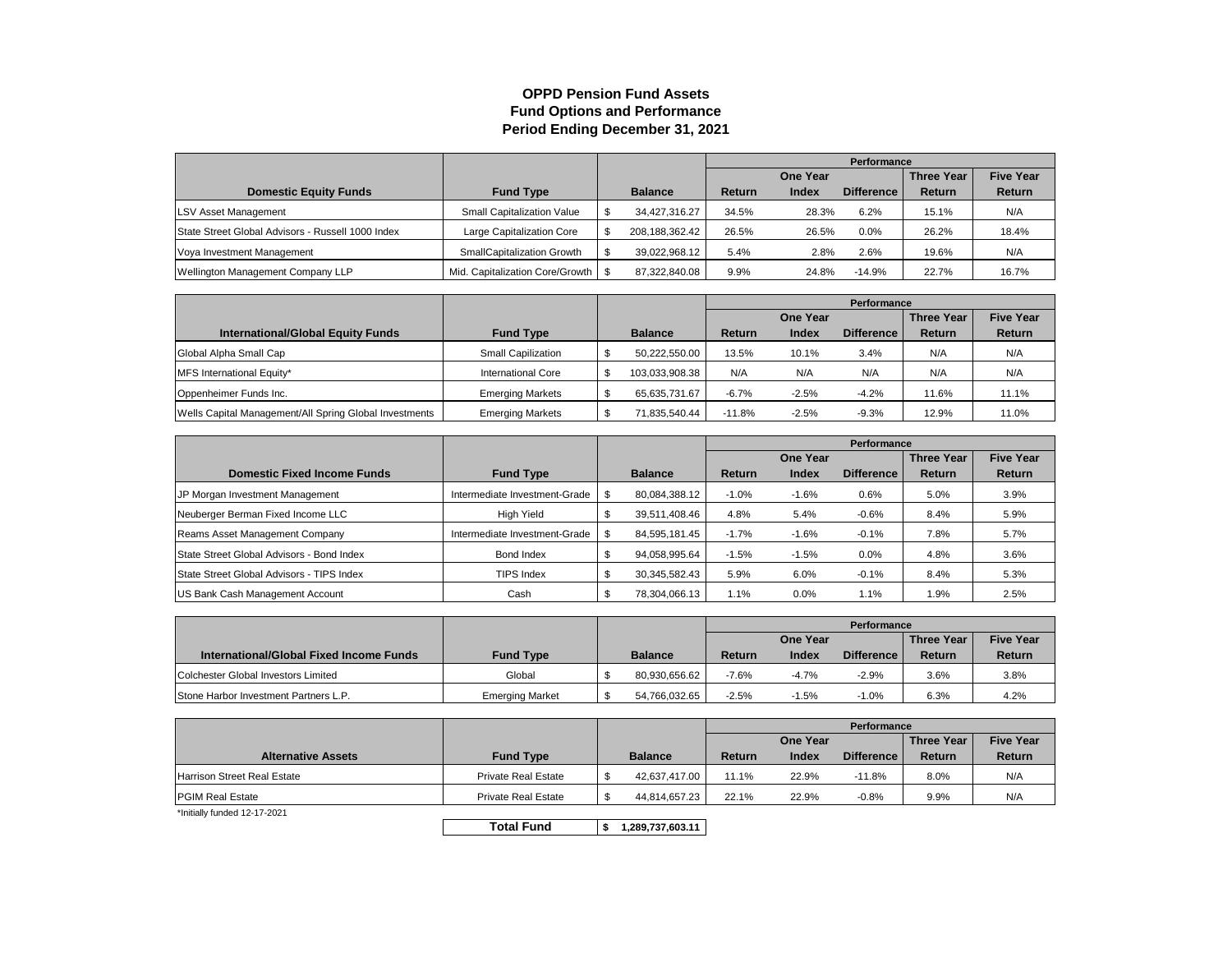2021 Annual Performance Review

# Omaha Public Power District

#### **Retirement Plan**

March 15, 2022

Jeffrey C. Boucek, CFA Senior Vice President

**Segal Marco Advisors** 

© 2022 by The Segal Group, Inc.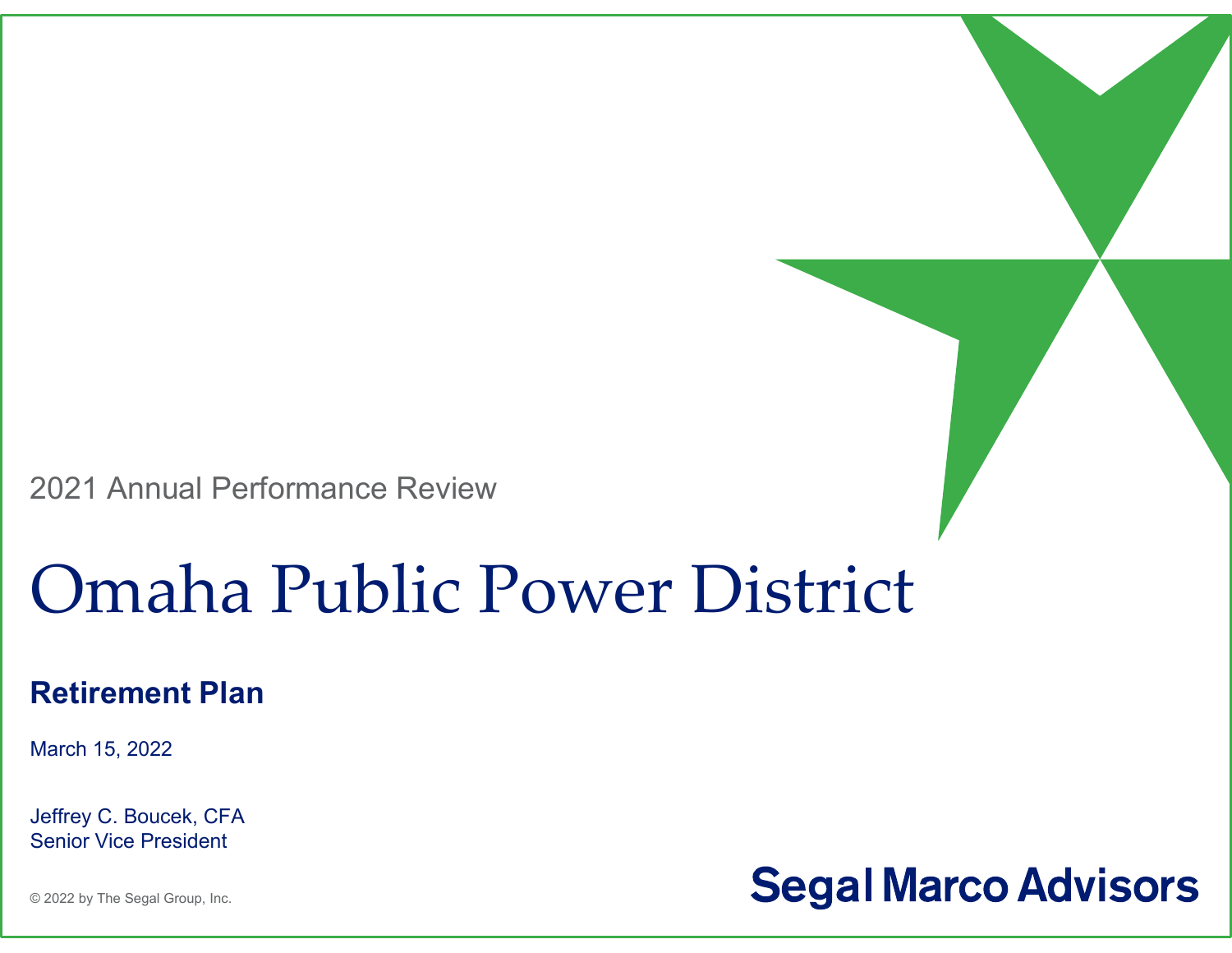# Presenting Today



**Jeffrey C. Boucek, CFA** Senior Vice President Director of Public Fund Consulting

400 Galleria Parkway, Suite 1470 Atlanta, GA 30339 T 770.541.4825jboucek@segalmarco.com www.segalmarco.com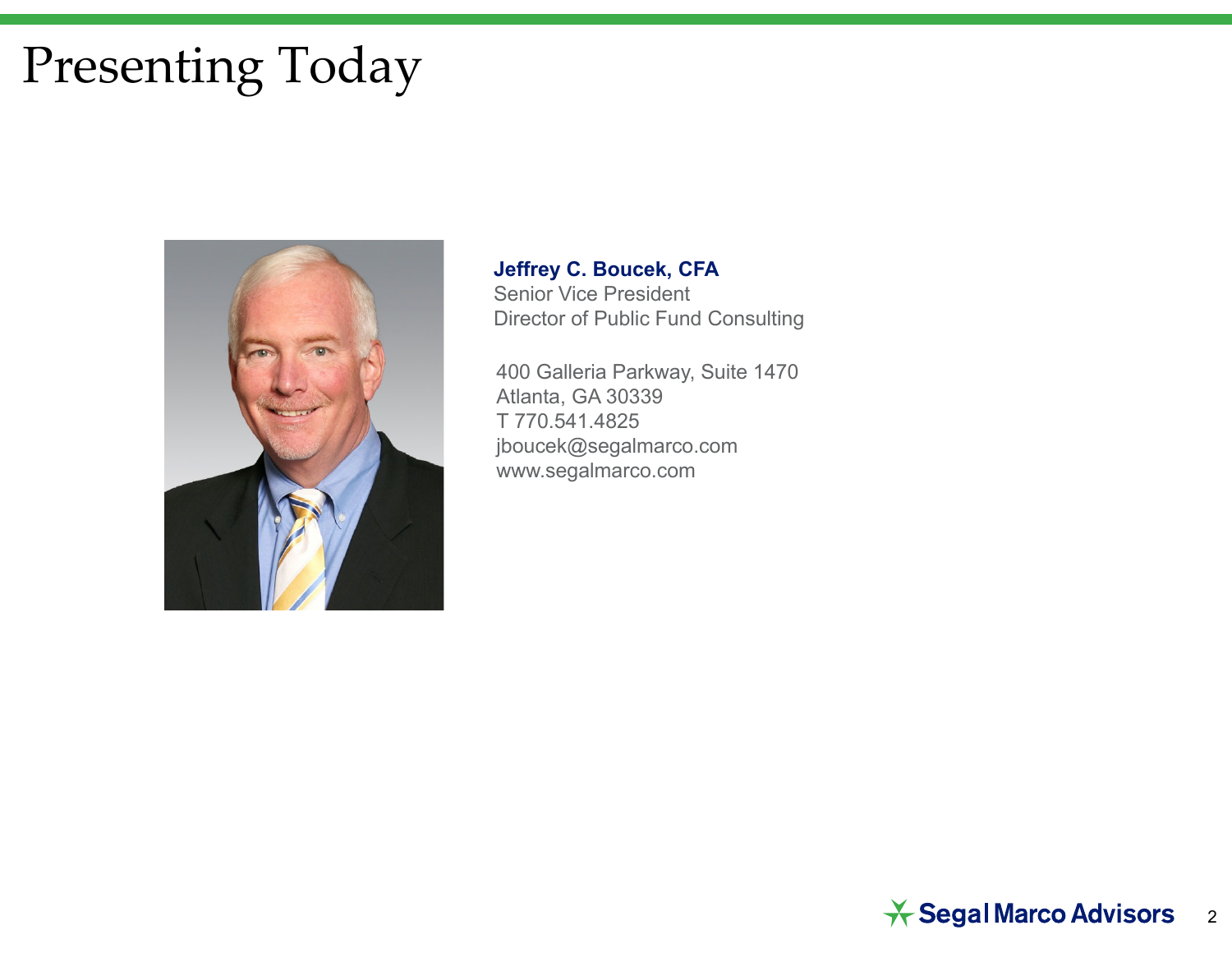

### **Market Environment**

### **Total Fund Results**

Review of Retirement Fund Financial Objectives

### **Individual Manager Results**

- Domestic Equity
- $\bullet\,$  International Equity
- Domestic Fixed Income
- Global Fixed Income/Emerging Market Debt
- Private Real Estate

### **Total Fund Summary**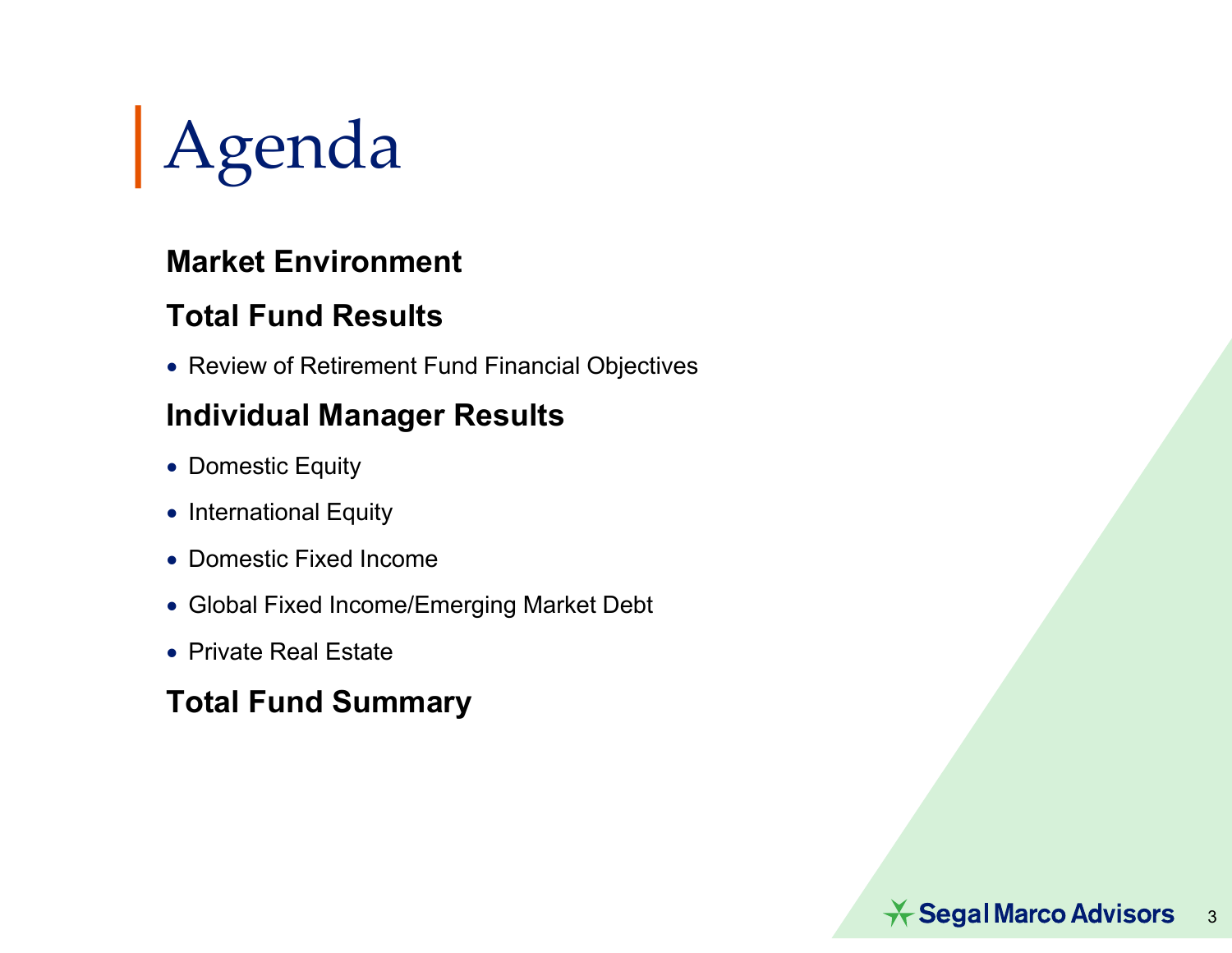## 2021 In Review

#### **Summary of Investment Returns**



- • The economic effects of the COVID-19 outbreak continue to take a significant toll on the global economy. While hopes for a global recovery remain strong, the rise of both the Delta and Omicron variants of the coronavirus has tempered some near-term expectations.
- • All capitalization sizes of US stocks ended 2021 solidly positive. Despite the onset of variants, businesses have reopened and optimism about economic recovery persists among investors.
- • Developed market stocks were positive in 2021, as expectations for global growth have risen. However, the emergence of the Delta and Omicron variants and growing inflation worries has held back EM stocks in spite of commodities' strength.
- •Treasuries ended 2021 lower. High yield has gained as expectations for economic recovery have grown.
- • Commodities are one of the best performing sectors in 2021 amid hopes for greater global demand. Likely volatility in energy prices and other areas of commodities may mean that performance swings are the norm here.

#### $\star$  Segal Marco Advisors 4

<sup>\*</sup> Net Dividends Reinvested

<sup>\*\*</sup> Performance as of Q2 2021 because more recent performance data is not yet available. Sources: Investment Metrics, Cambridge Associates, FactSet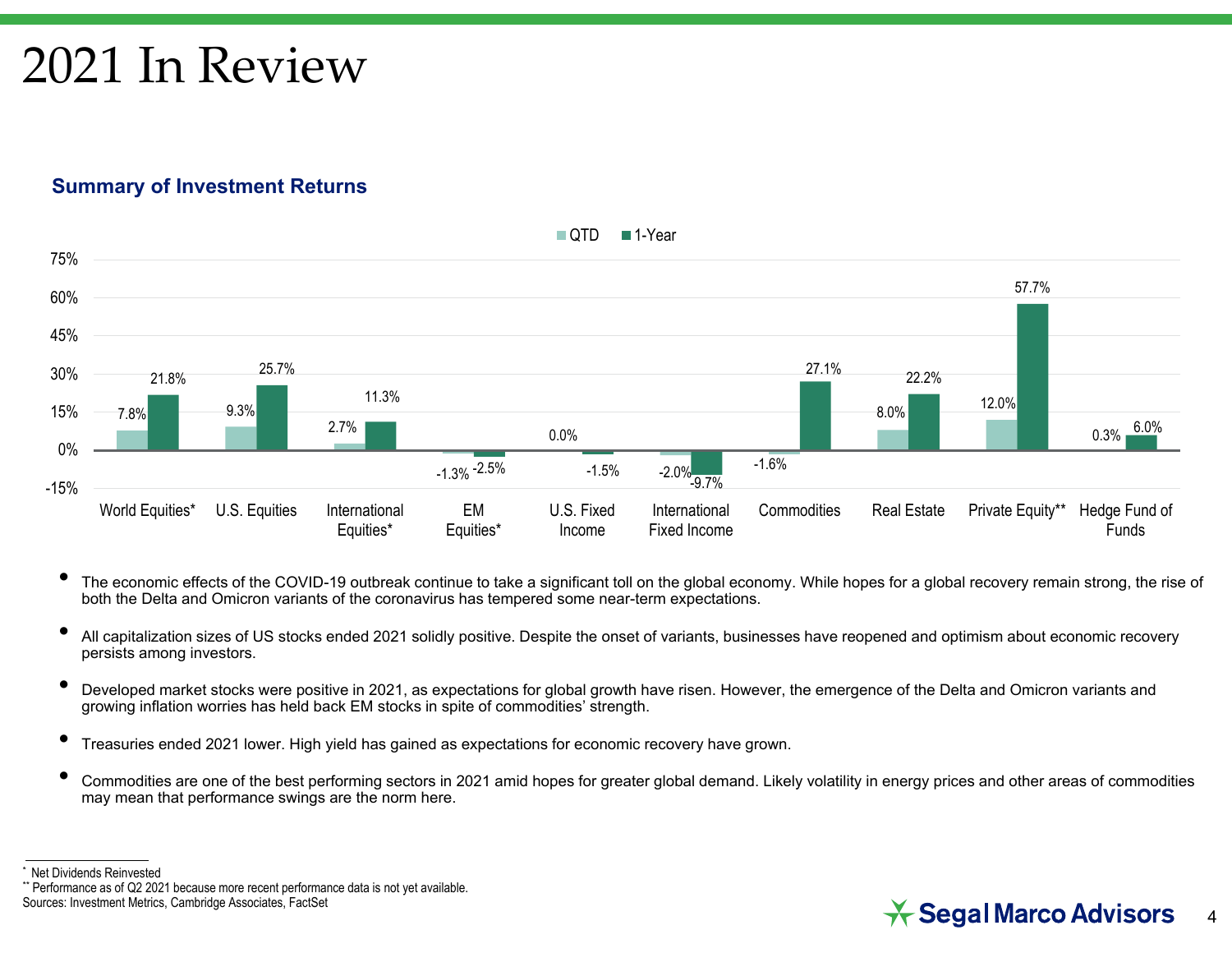## 2021 Asset Change

#### **Asset Growth**

(\$000'S) December 31, 2020 – December 31, 2021

| <b>Beginning Market Value</b> |         | \$1,158,194 |
|-------------------------------|---------|-------------|
| Net External Growth*          |         | 57,241      |
| Return on Investment          |         |             |
| <b>Income Received</b>        | \$8,665 |             |
| Gain/Loss                     | 65,638  | 74,303      |
| <b>Ending Market Value</b>    |         | \$1,289,738 |

\*OPPD and employee contributions less benefit payments and Plan expenses. Includes \$95 million contribution from the Decommissioning and Benefits Reserve.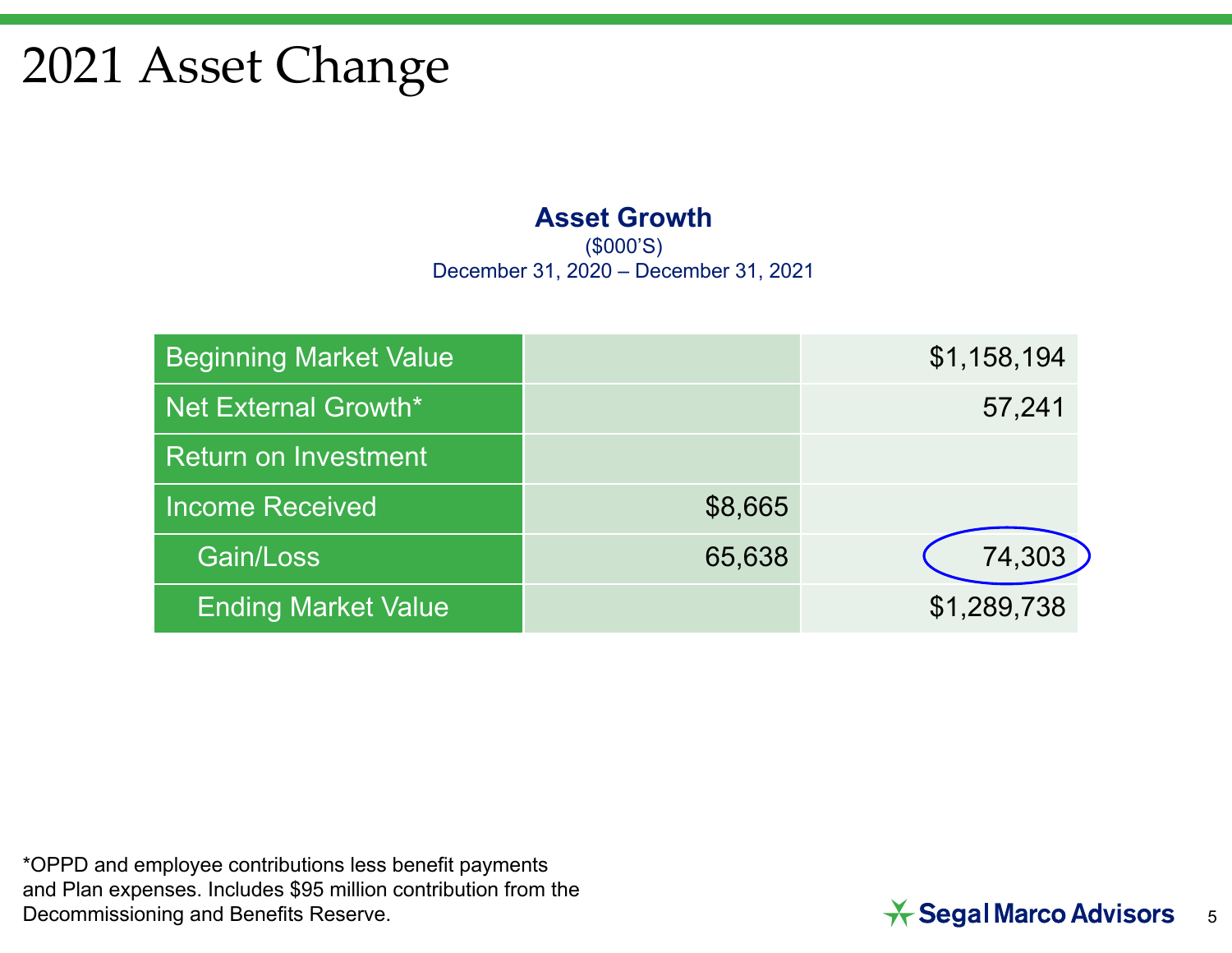# Review of Retirement Fund Financial Objective #1

The District's Retirement Fund Objective #1 is to exceed its benchmark index net of management fees.

|                   | 1 Yr   | 2 Yrs  | 3 Yrs  | 5 Yrs  | 7 Yrs  | <b>10 Yrs</b> | <b>15 Yrs</b> |
|-------------------|--------|--------|--------|--------|--------|---------------|---------------|
| <b>TOTAL PLAN</b> | 6.0    | 9.4    | 12.2   | 8.9    | 7.4    | 8.0           | 6.4           |
| Policy Index      | 8.9    | 10.8   | 13.0   | 9.5    | 7.6    | 8.0           | 6.2           |
| <b>Difference</b> | $-2.9$ | $-1.4$ | $-0.8$ | $-0.6$ | $-0.2$ | $0.0\,$       | 0.2           |

Note: One Year gross of fee return is 6.4%. Net of fee performance calculation started on 1/1/2017. Returns beyond 5 years are gross of fees.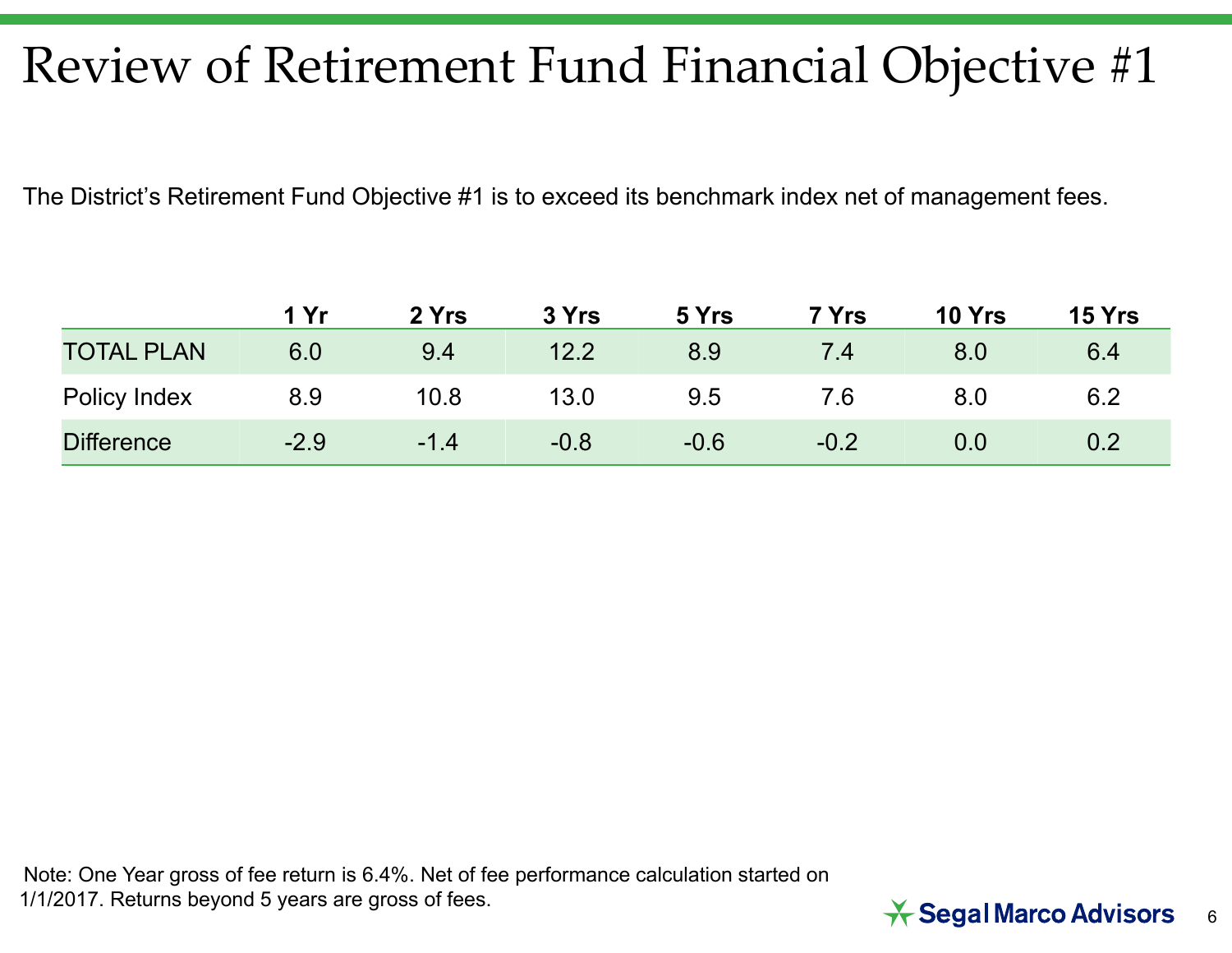## Review of Retirement Fund Financial Objective #2

The District's Retirement Fund Objective #2 is to earn 4.0% above the rate of inflation.

- For the current 10 year period (2012-2021) the Retirement Fund has earned 8.0%, which is above the Objective of 6.2%.
- For the current 20 year period (2002-2021) the Retirement Fund has earned 6.5%, which is above the Objective of 6.4%.



#### **Rolling Ten Year Periods**

#### $\star$  Segal Marco Advisors 7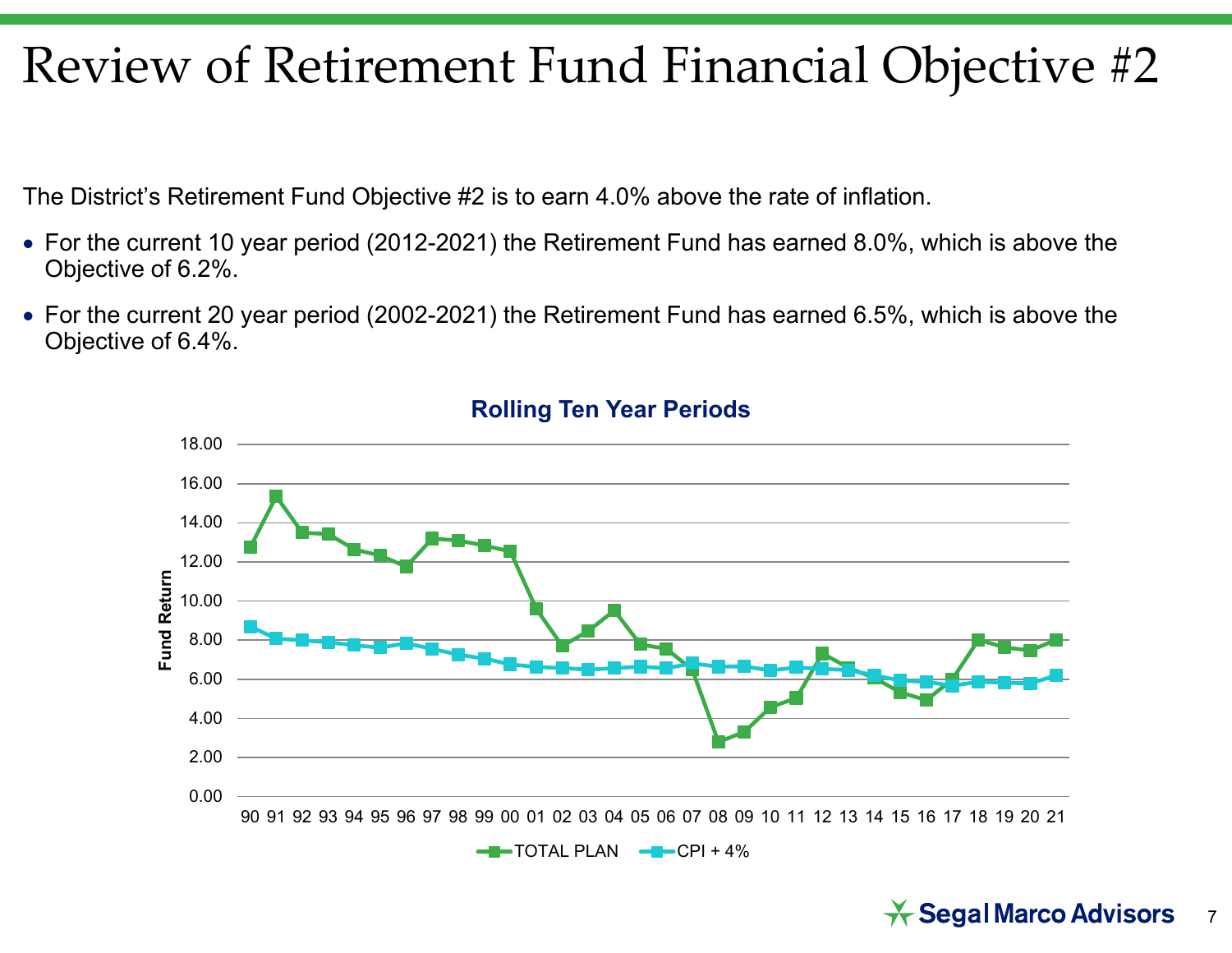# Domestic Equity as of 12/31/21

|                                 | Allocation                       |      |      |            |            |       |             |             |
|---------------------------------|----------------------------------|------|------|------------|------------|-------|-------------|-------------|
|                                 | <b>Market Value</b><br>$(\$000)$ | %    | Year | 3<br>Years | 5<br>Years | Years | 10<br>Years | 15<br>Years |
| SSgA Russell 1000 Index SL      | 208,188                          | 16.1 | 26.5 | 26.2       | 18.4       |       |             |             |
| Russell 1000 Index              |                                  |      | 26.5 | 26.2       | 18.4       | 14.8  | 16.5        | 10.7        |
| SSgA Russell 1000 Index SL Rank |                                  |      | 60   | 38         | 41         |       |             |             |
| Wellington                      | 87,323                           | 6.8  | 9.9  | 22.7       | 16.7       | 13.7  | 16.3        | 11.7        |
| S&P MidCap 400                  |                                  |      | 24.8 | 21.4       | 13.1       | 11.8  | 14.2        | 10.5        |
| <b>Wellington Rank</b>          |                                  |      | 100  | 52         | 32         | 36    | 31          | 20          |
| Voya Small Cap Growth           | 39,023                           | 3.0  | 5.4  | 19.6       |            |       |             |             |
| Russell 2000 Growth Index       |                                  |      | 2.8  | 21.2       | 14.5       | 11.7  | 14.1        | 10.0        |
| Voya Small Cap Growth Rank      |                                  |      | 80   | 93         |            |       |             |             |
| <b>LSV Asset Management</b>     | 34,427                           | 2.7  | 34.5 | 15.1       |            |       |             |             |
| Russell 2000 Value Index        |                                  |      | 28.3 | 18.0       | 9.1        | 9.5   | 12.0        | 7.2         |
| LSV Asset Management Rank       |                                  |      | 29   | 92         |            |       |             |             |

- SSgA Russell 1000 Index Fund posted expected results with minimal tracking error.
- Wellington underperformed its benchmark and peer group median in 2021.
- Voya replacement search is in progress.
- LSV posted a strong return for the year.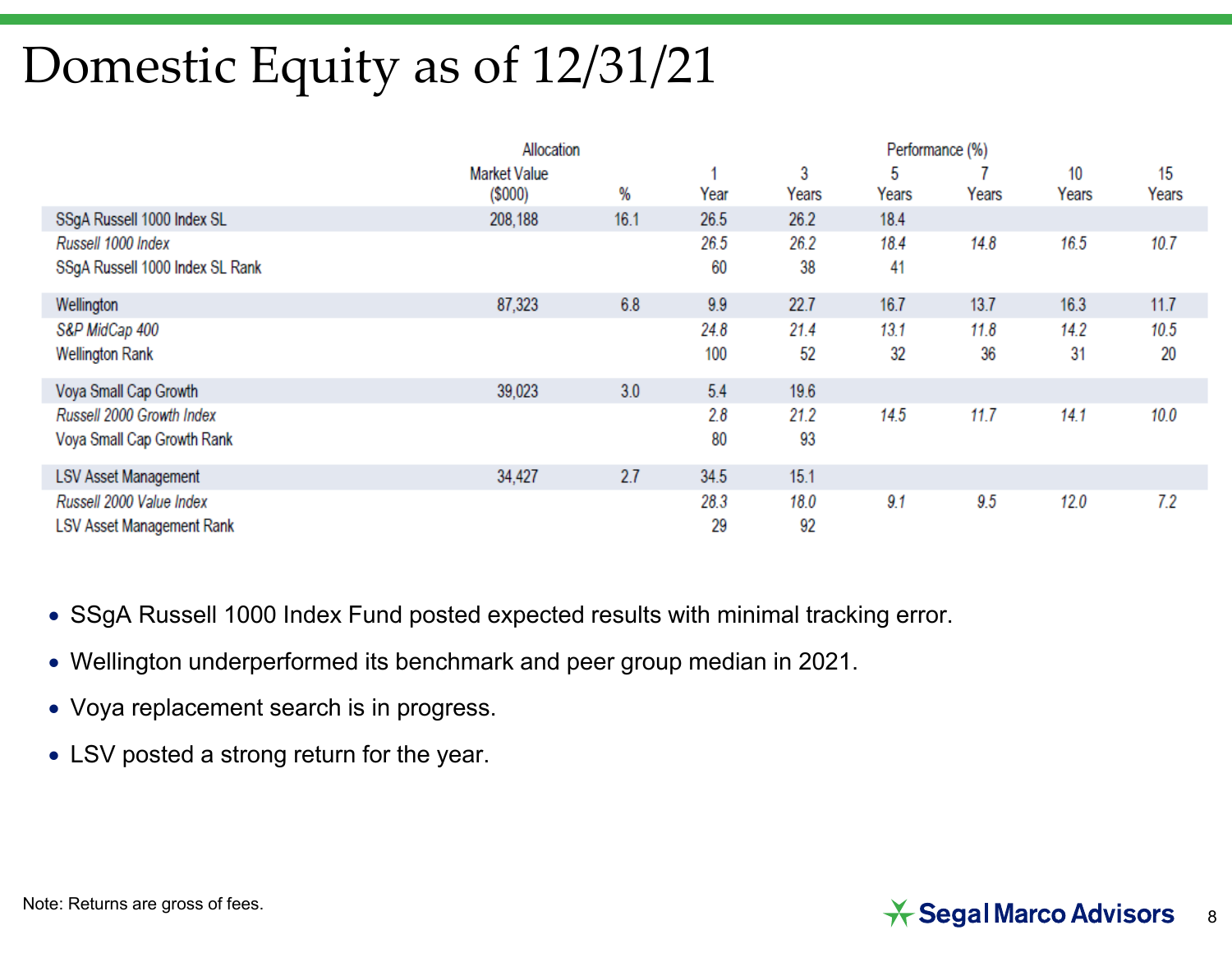# International Equity as of 12/31/21

|                                                        | Allocation                    |     |         | Performance (%) |            |       |             |             |
|--------------------------------------------------------|-------------------------------|-----|---------|-----------------|------------|-------|-------------|-------------|
|                                                        | Market Value<br>$($ \$000 $)$ | %   | Year    | 3<br>Years      | 5<br>Years | Years | 10<br>Years | 15<br>Years |
| MFS International Equity Fund                          | 103,034                       | 8.0 |         |                 |            |       |             |             |
| <b>MSCI EAFE</b><br>MFS International Equity Fund Rank |                               |     | 11.3    | 13.5            | 9.5        | 6.8   | 8.0         | 3.6         |
| OFI                                                    | 65,636                        | 5.1 | $-6.7$  | 11.6            | 11.1       | 6.6   |             |             |
| <b>MSCIEM</b>                                          |                               |     | $-2.5$  | 10.9            | 9.9        | 6.1   | 5.5         | 4.4         |
| OFI Rank                                               |                               |     | 87      | 66              | 47         | 65    |             |             |
| Wells                                                  | 71,836                        | 5.6 | $-11.8$ | 12.9            | 11.0       | 7.8   |             |             |
| <b>MSCIEM</b>                                          |                               |     | $-2.5$  | 10.9            | 9.9        | 6.1   | 5.5         | 4.4         |
| Wells Rank                                             |                               |     | 98      | 54              | 47         | 40    |             |             |
| Global Alpha International Small Cap                   | 50,223                        | 3.9 | 13.5    |                 |            |       |             |             |
| MSCI EAFE Small Cap (Net)                              |                               |     | 10.1    | 15.6            | 11.0       | 9.5   | 10.8        | 5.6         |
| Global Alpha International Small Cap Rank              |                               |     | 53      |                 |            |       |             |             |

- MFS was funded during the fourth quarter as a replacement for AQR.
- OFI and Wells both underperformed their benchmarks during 2021.
- Global Alpha outperformed its benchmark during 2021.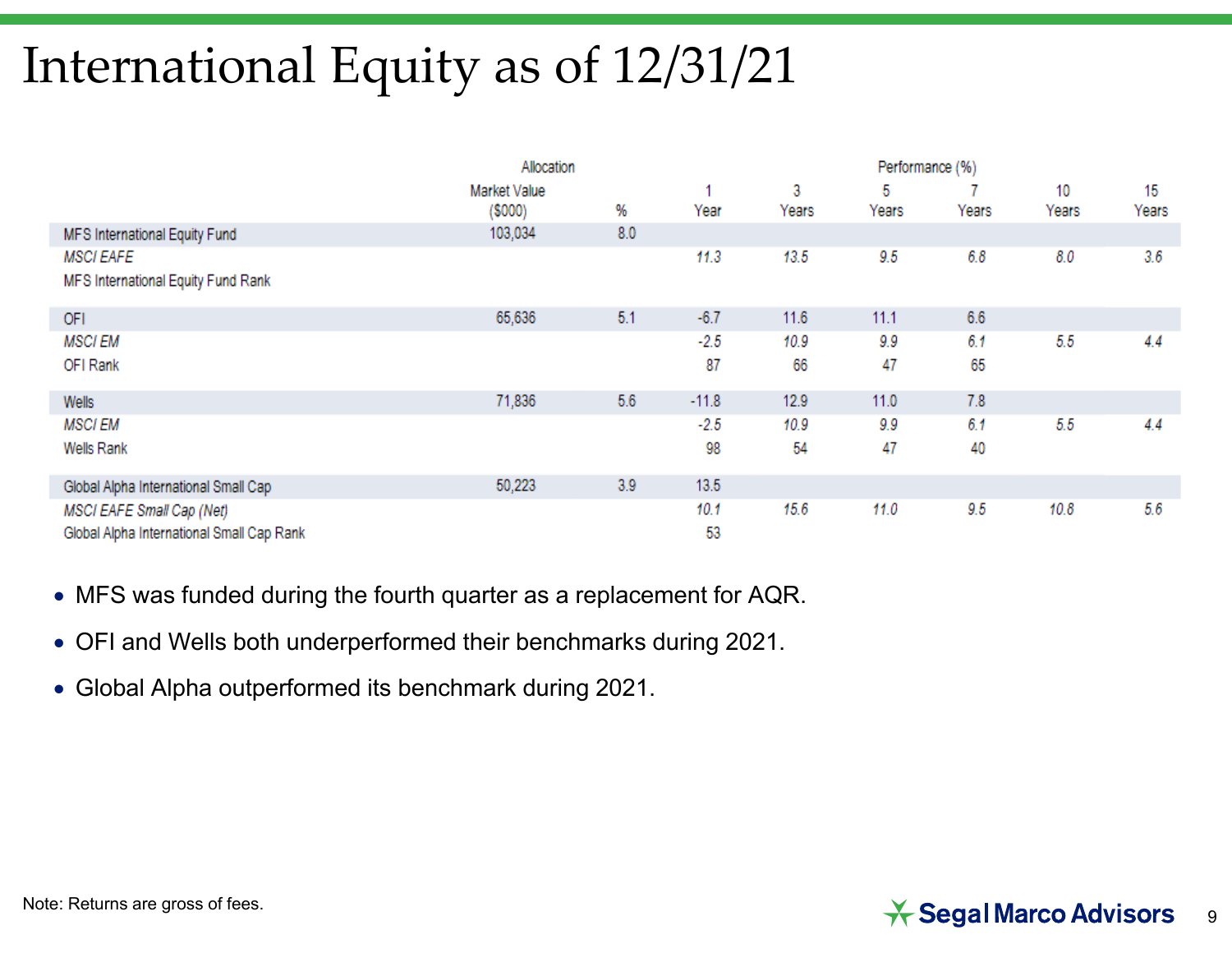## Domestic Fixed Income as of 12/31/21

|                                       | Allocation    |     |        |       |       |       |       |       |
|---------------------------------------|---------------|-----|--------|-------|-------|-------|-------|-------|
|                                       | Market Value  |     |        | 3     | 5     |       | 10    | 15    |
|                                       | $($ \$000 $)$ | %   | Year   | Years | Years | Years | Years | Years |
| SSGA Passive Bond Market Index        | 94,059        | 7.3 | $-1.5$ | 4.8   | 3.6   | 3.0   | 2.9   | 4.1   |
| Blmbg. U.S. Aggregate                 |               |     | $-1.5$ | 4.8   | 3.6   | 3.0   | 2.9   | 4.1   |
| SSGA Passive Bond Market Index Rank   |               |     | 81     | 94    | 95    | 96    | 95    | 94    |
| Reams                                 | 84,595        | 6.6 | $-1.7$ | 7.8   | 5.7   | 4.6   | 4.2   | 5.6   |
| FTSE U.S. Broad Investment-Grade Bond |               |     | $-1.6$ | 4.9   | 3.6   | 3.0   | 2.9   | 4.2   |
| Reams Rank                            |               |     | 90     | 3     | 3     | 4     | 11    | 2     |
| JPMorgan                              | 80,084        | 6.2 | $-1.0$ | 6.0   | 3.9   | 3.4   | 3.4   |       |
| FTSE U.S. Broad Investment-Grade Bond |               |     | $-1.6$ | 4.9   | 3.6   | 3.0   | 2.9   | 4.2   |
| JPMorgan Rank                         |               |     | 43     | 77    | 68    | 60    | 55    |       |
| Neuberger Berman                      | 39,511        | 3.1 | 4.8    | 8.4   | 5.9   | 5.7   |       |       |
| FTSE High Yield Market Index          |               |     | 5.4    | 8.5   | 6.0   | 5.9   | 6.5   | 6.7   |
| Neuberger Berman Rank                 |               |     | 65     | 56    | 68    | 65    |       |       |
| SSgA US TIPS                          | 30,346        | 2.4 | 5.9    | 8.4   | 5.3   | 4.2   |       |       |
| Blmbg. U.S. TIPS                      |               |     | 6.0    | 8.4   | 5.3   | 4.2   | 3.1   | 4.7   |
| SSgA US TIPS Rank                     |               |     | 44     | 63    | 65    | 64    |       |       |

Both passive SSgA fixed income strategies produced expected results with minimal tracking error.

- Core Fixed Income manager, Reams, posted returns well above its benchmarks for time periods threeyears and greater. The other Core Fixed Income manager, J.P. Morgan, outpaced its benchmark for all time periods.
- Neuberger Berman underperformed versus its historical performance measures.

#### $\star$  Segal Marco Advisors 10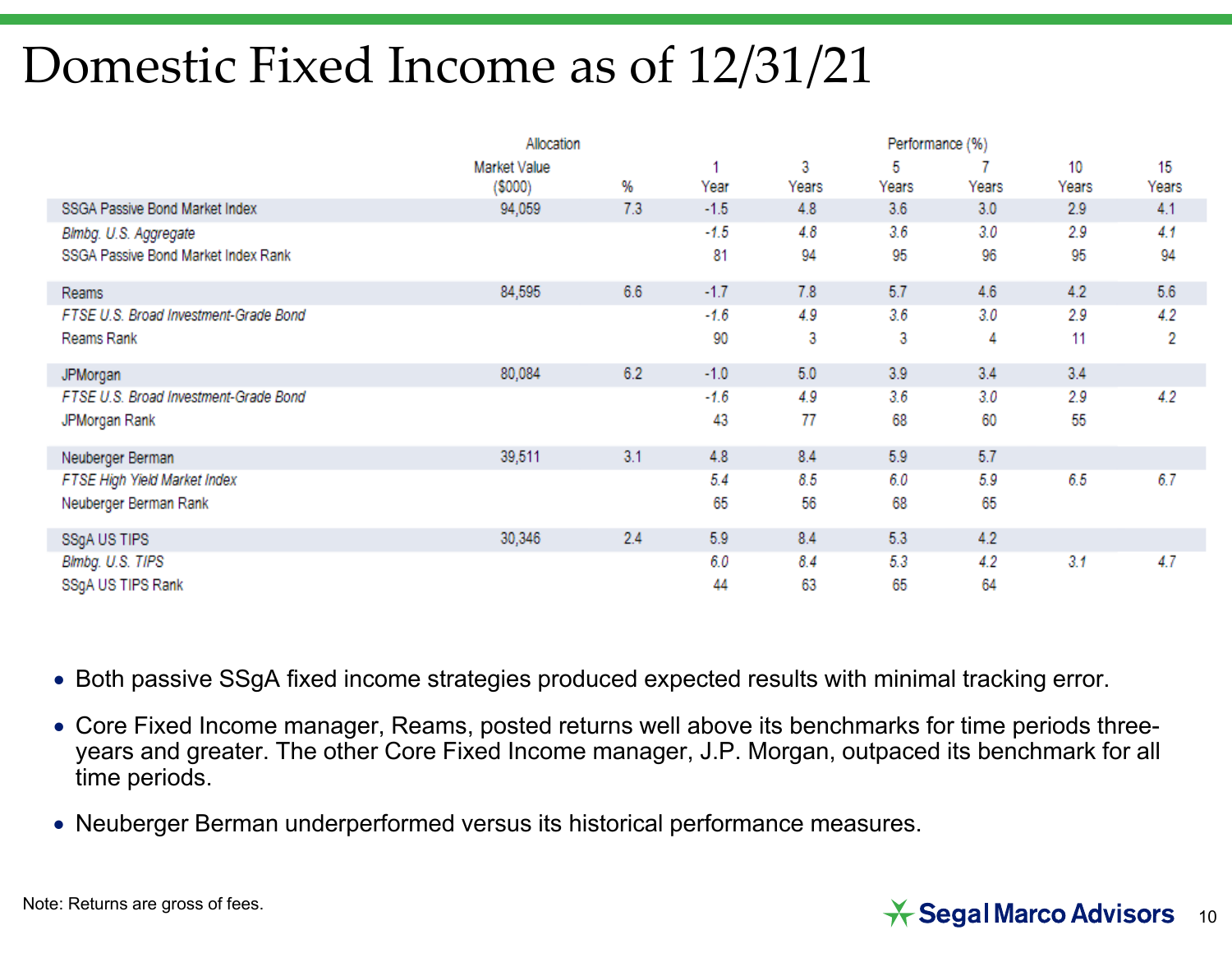# Global Fixed Income/Emerging Market Debt as of 12/31/21

|                         | Allocation              |     |        |            |            |       |             |             |
|-------------------------|-------------------------|-----|--------|------------|------------|-------|-------------|-------------|
|                         | Market Value<br>(\$000) | %   | Year   | 3<br>Years | b<br>Years | Years | 10<br>Years | 15<br>Years |
| Colchester              | 80,931                  | 6.3 | $-7.6$ | 3.6        | 3.8        | 2.5   |             |             |
| Blmbg. Global Aggregate |                         |     | $-4.7$ | 3.6        | 3.4        | 2.2   | 1.8         | 3.3         |
| Colchester Rank         |                         |     | 99     | 88         | 79         | 81    |             |             |
| Stone Harbor            | 54,766                  | 4.2 | $-2.5$ | 6.3        | 4.2        | 4.8   |             |             |
| JPM EMBI Global (USD)   |                         |     | $-1.5$ | 6.1        | 4.5        | 4.8   | 5.0         | 6.0         |
| Stone Harbor Rank       |                         |     | 39     | 19         | 46         | 20    |             |             |

- Colchester and Stone Harbor underperformed their respective benchmarks during 2021 while results were mixed versus the peer group median.
- Longer-term results have Colchester ahead of its benchmark for the 5- and 7-year periods while Stone Harbor's results are mixed relative to its benchmark.
- Despite the mixed relative results against its benchmark, Stone Harbor ranked in the the top half of its peer group for all time periods.
- $\bullet\,$  In January, the Board approved a private credit search to replace Colchester.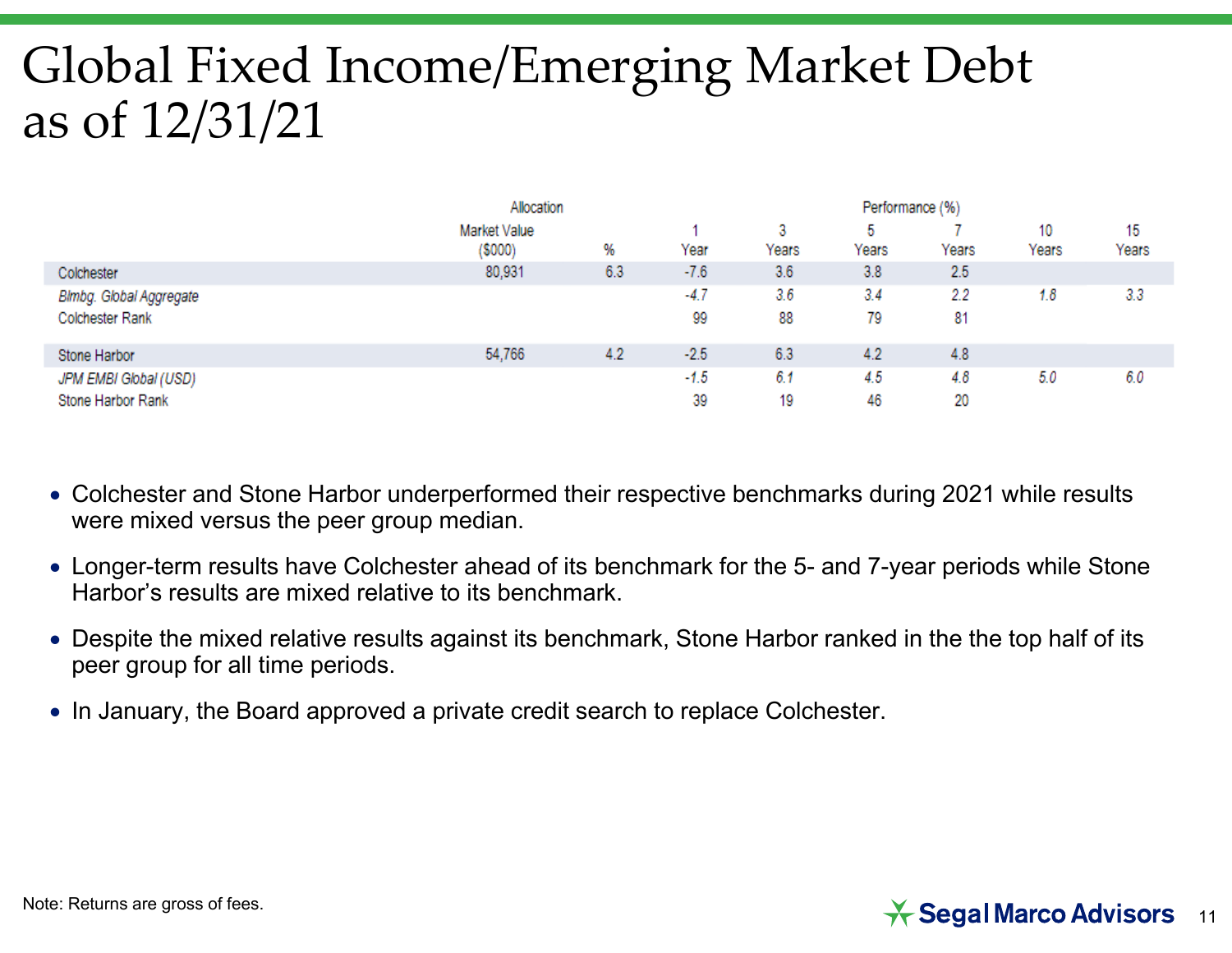## Private Real Estate as of 12/31/21

|                                                  | Allocation   |     |      |       |       |       |       |       |
|--------------------------------------------------|--------------|-----|------|-------|-------|-------|-------|-------|
|                                                  | Market Value |     |      |       |       |       | 10    | 15    |
|                                                  | (\$000)      | %   | Year | Years | Years | Years | Years | Years |
| Harrison Street Core Property Fund               | 42,637       | 3.3 | 11.1 | 8.0   |       |       |       |       |
| NCREIF Fund Index-Open End Diversified Core (EW) |              |     | 22.9 | 9.8   | 9.1   | 10.0  | 10.6  | 6.8   |
| PGIM Real Estate PRISA                           | 44,815       | 3.5 | 22.1 | 9.9   |       |       |       |       |
| NCREIF Fund Index-Open End Diversified Core (EW) |              |     | 22.9 | 9.8   | 9.1   | 10.0  | 10.6  | 6.8   |

Both real estate managers provided strong absolute results for the Total Fund in 2021.